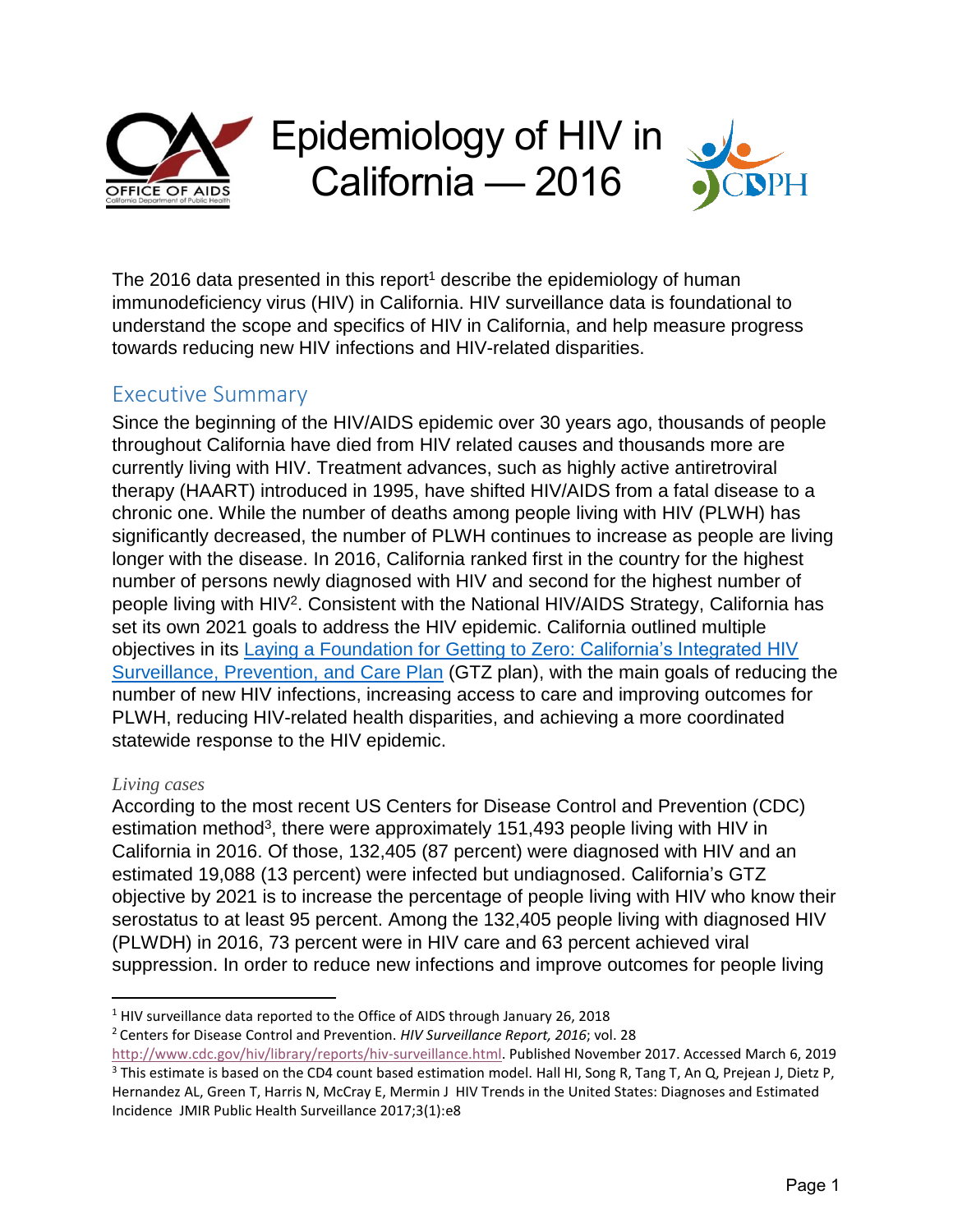with HIV, California's GTZ objectives are to increase the percentage who are in HIV medical care to 90 percent and increase viral suppression to 80 percent by 2021. The number of deaths among people diagnosed with HIV was 1,718 in 2016.

#### *New diagnoses*

There were 5,061 people newly diagnosed with HIV in California during 2016. California's objective is to reduce the number of new HIV diagnoses to fewer than 2,500 per year by 2021. Among newly diagnosed cases, 89 percent were in HIV care and 69 percent achieved viral suppression. Seventy-six percent of newly diagnosed cases were linked to care within one month of diagnosis, and 58 percent of newly diagnosed cases achieved viral suppression within 6 months. California's GTZ objectives include linking 85 percent of newly diagnosed persons into care within one month of their HIV diagnosis and increasing the percentage who achieve viral suppression within six months to 75 percent by 2021.

The majority of the HIV epidemic in California remains concentrated in men who have sex with men (MSM) communities. Transmission by male-to-male sexual contact (MMSC) accounted for 67 percent of new HIV diagnoses and 74 percent of all HIV diagnoses in 2016. Two counties in California, Los Angeles and San Francisco, made up 43 percent of newly diagnosed cases and 48 percent of PLWDH. Although most new HIV diagnoses occurred in people under 34 years old, the majority of people living with HIV were over the age of 45. Whites made up the largest racial/ethnic group of PLWDH in California, while Hispanics/Latinxs were the largest group among new diagnoses in 2016. Rates take into account population sizes and help describe disease in a particular group; they are calculated per 100,000 persons. African Americans are the most disproportionately affected by HIV with a rate of HIV 2.9 times the rate of Whites among PLWDH and 4.7 times that of Whites among new diagnoses in 2016. Disparities in linkage to care and viral suppression also exist, especially among African Americans and Hispanic/Latinxs.

# Regional Scope of HIV Burden

Eight counties made up almost 79 percent of new HIV diagnoses in 2016 (Figure 1). The highest burden counties include Los Angeles, San Francisco, San Diego, Orange, Riverside, Alameda, Sacramento, and San Bernardino.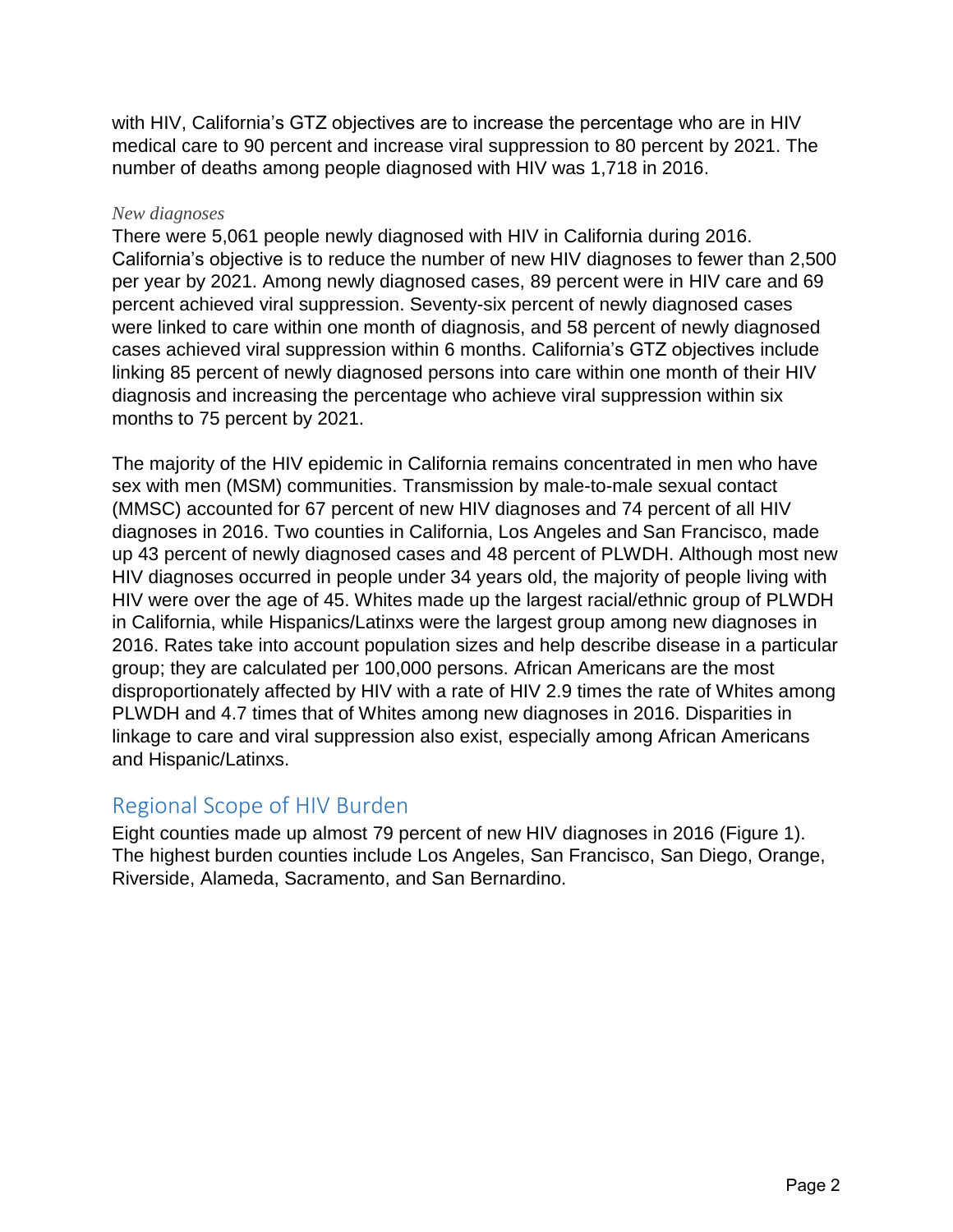

### Figure 1. New HIV diagnoses by county – California, 2016

Among all California counties, Los Angeles County had the most people with newly diagnosed HIV (37.4 percent) as well as the most PLWDH (38.3 percent). San Francisco County accounted for 5.2 percent of people newly diagnosed with HIV and 10.1 percent of PLWDH. The California Project Area (CPA), which includes all California counties except Los Angeles and San Francisco, accounted for the remaining 57.4 percent of people newly diagnosed with HIV and 51.6 percent of all PLWDH.

Los Angeles and San Francisco counties had the highest rate of newly diagnosed HIV in 2016 with 18.5 and 30.3 respectively per 100,000 population. Within the CPA, Alameda had the highest rate (16.4 per 100,000), followed by San Diego (15.2 per 100,000), Fresno (13.6 per 100,000), Sacramento (12.9 per 100,000), and Riverside county (12.7 per 100,000).

### HIV by Group

### Gender

In 2016, cisgender men made up 86.8 percent of new HIV diagnoses and 87.0 percent of PLWDH in California while cisgender women made up 11.6 percent of new HIV diagnoses and 11.7 percent of PLWDH. Women of color, specifically African Americans and Hispanic/Latinxs, are particularly affected by HIV. Among women newly diagnosed with HIV in 2016, Hispanic/Latinxs accounted for 33.4 percent and African Americans accounted for 33 percent. The rate of new HIV diagnoses among Hispanic/Latinx women in 2016 was 1.3 times that of White women while the rate among African American women was 8.7 times that of White women. Transgender people made up 1.6 percent of new HIV diagnoses in 2016 and 1.2 percent of PLWDH.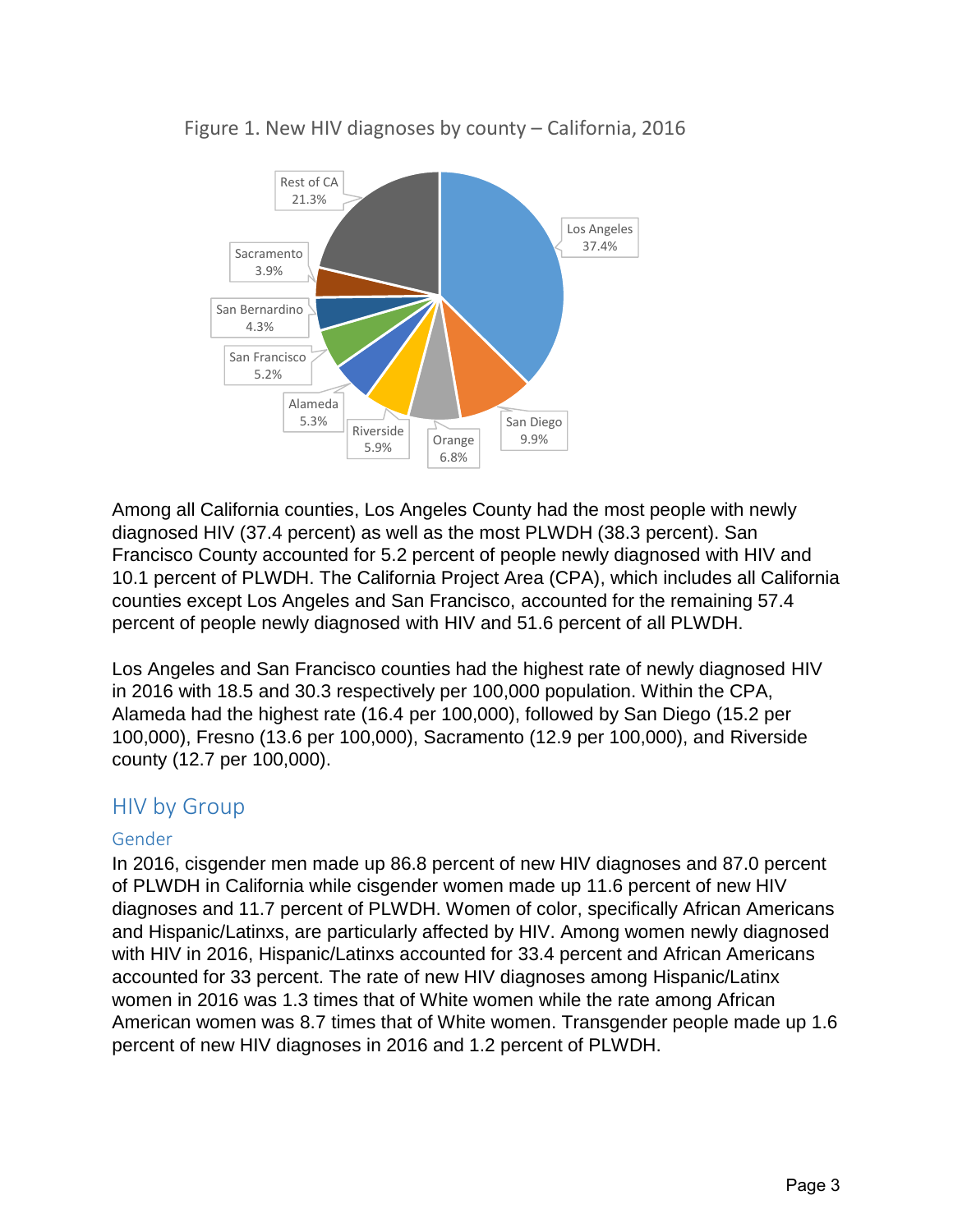### Transmission category

Transmission category is defined by the CDC for classifying cases based on a person's reported HIV risk factors. The classification results from selecting the single risk factor most likely to have been responsible for transmission, even if multiple risk factors were reported. The CDC hierarchy of risk factors, from most likely to lead to HIV transmission, to least likely, is as follows:

- Male-to-male sexual contact and injection drug use (MMSCIDU);
- MMSC alone;
- Injection drug use (IDU) alone;
- Receipt of clotting factor blood product for treatment of hemophilia or other chronic coagulation disorder; and
- High-risk-heterosexual contact (HRH) (e.g., having a partner who is HIV-positive, MSM, or a person who injects drugs)

Non-high-risk heterosexual contact (non-HRH) is last in the hierarchy and was added by the Office of AIDS (OA) to capture individuals who report sexual activity with a member of the opposite sex but do not report any risk behaviors for their partners. As required by the CDC, classifications are based on sex-at-birth and reported behaviors, rather than sexual orientation (gay, bisexual, heterosexual) or current gender identity. Because this sex-at-birth categorization obscures the impact of HIV on transgender men and women, OA conducts additional analyses to delineate these effects, reported separately.

Almost three-fourths (74 percent) of HIV diagnoses in 2016 were transmitted by MMSC, including 7 percent MMSCIDU. Among male PLWDH in 2016, MMSC accounted for almost 84 percent of HIV diagnoses including 7.9 percent MMSCIDU (Figure 2). Among female PLWDH, the largest risk factor categories were HRH (51.6 percent), non-HRH (21.1 percent), and IDU (17.9 percent).



### Figure 2. HIV Transmission Category Among Male PLWDH – California, 2016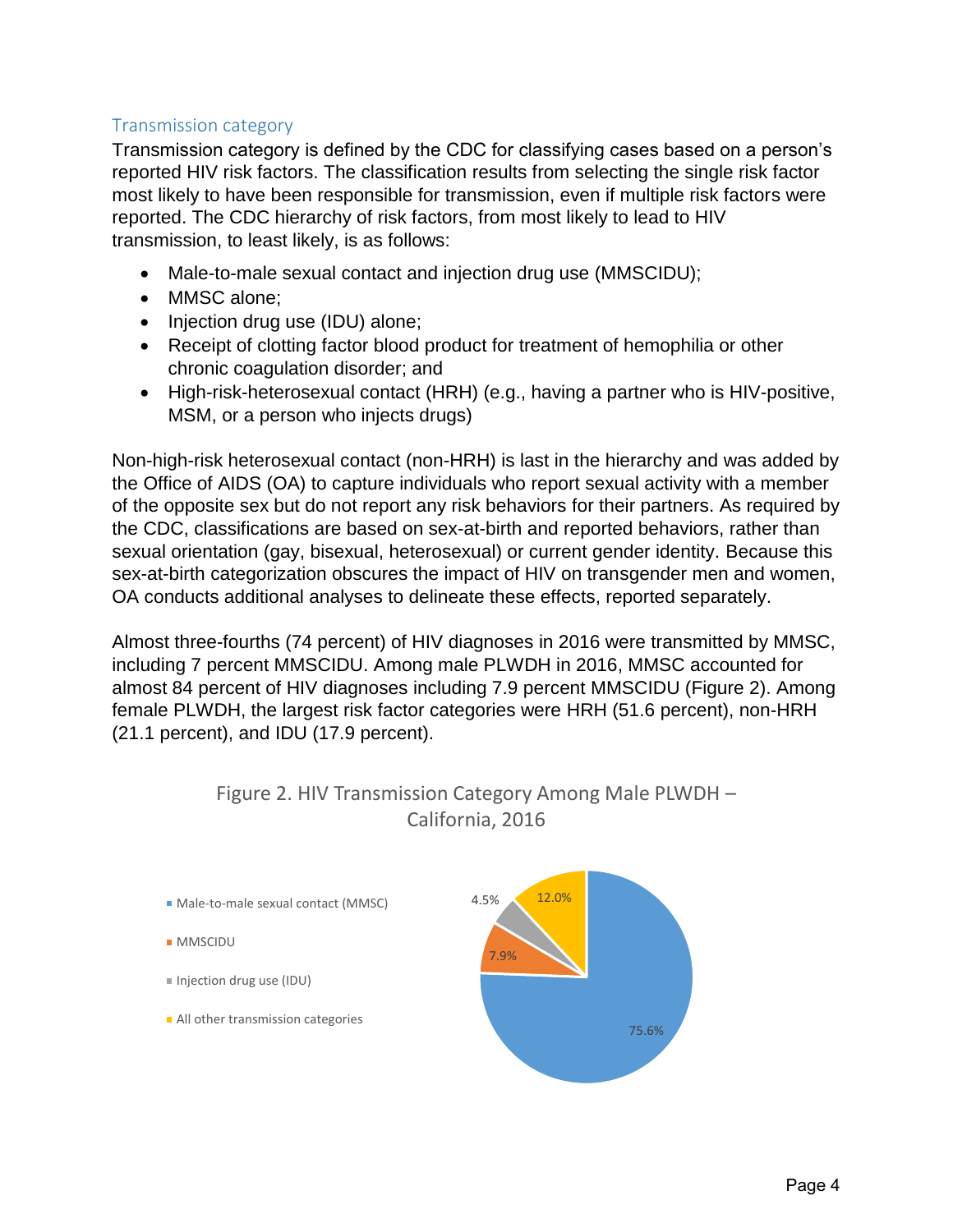Among new HIV diagnoses in 2016, MMSC accounted for 67 percent including 3.1 percent MMSCIDU. Among newly diagnosed males, almost 76 percent of diagnoses were attributed to MMSC including 3.5 percent MMSCIDU. For newly diagnosed females, 44.1 percent reported non-HRH as their primary risk factor, 32.9 percent reported HRH, and 10.2 percent reported IDU.

#### Age

More than 51 percent of people newly diagnosed with HIV in 2016 were individuals between 20-34 years old. The 25-29 age group made up the largest proportion of newly diagnosed cases (20.1 percent) followed by the 20-24 age group (16.3 percent). In contrast, more than 65 percent of PLWDH in 2016 were 45 or older. The 50-54 age group was the largest (17.9 percent) followed by the 55-59 age group (14.5 percent). Figure 3 shows the age differences between PLWDH and persons newly diagnosed with HIV in 2016.





### Race/Ethnicity

Of all PLWDH, the largest group was Whites (40.3 percent), followed by Hispanics/ Latinxs (35.3 percent) and African Americans (17.5 percent) (Figure 4). However, African Americans had the highest prevalence rate (1,023 per 100,000 population), a rate 3.4 times that of Hispanics/Latinxs, and 2.9 times that of Whites (Figure 5).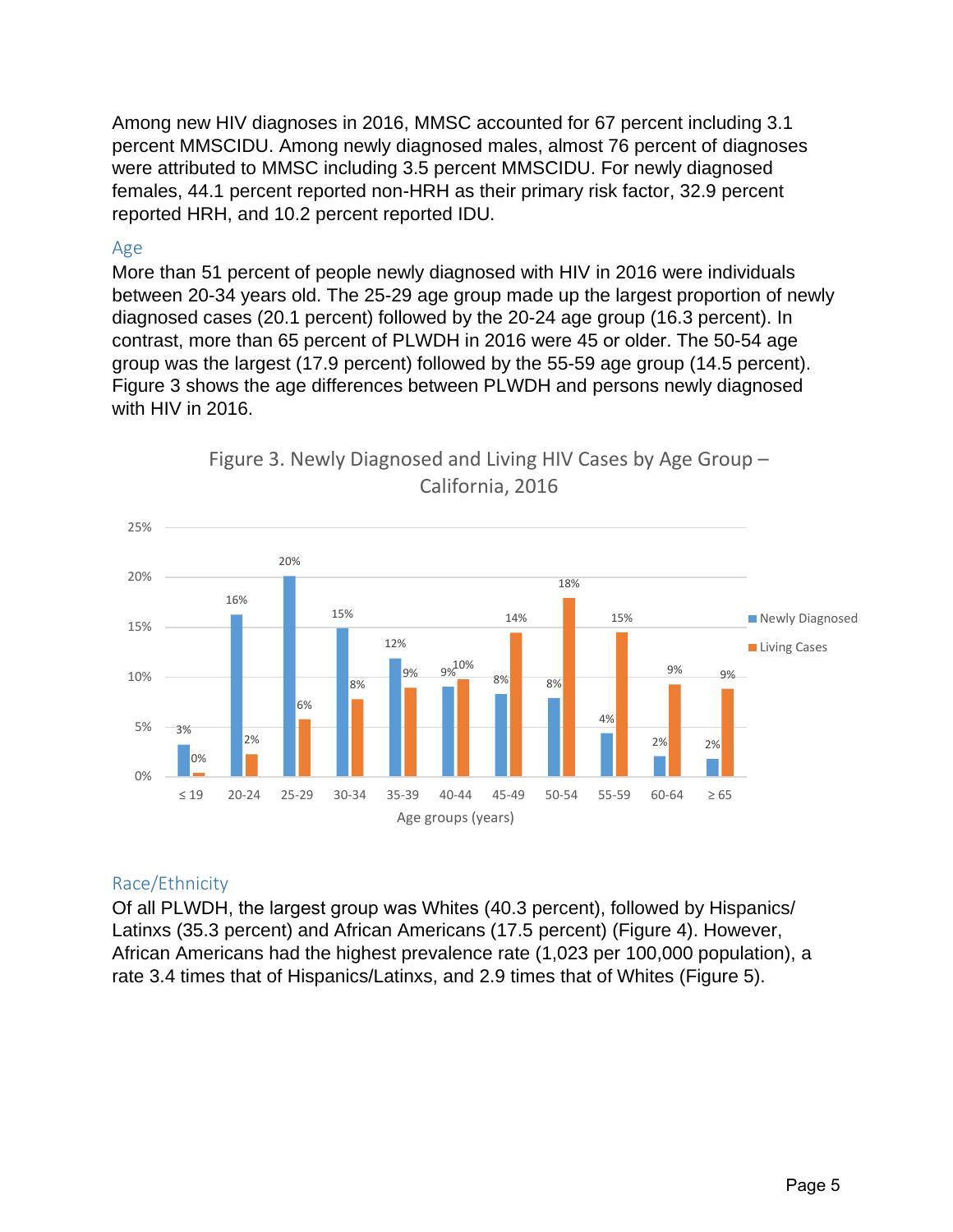

Figure 4. People Living with Diagnosed HIV by Race/Ethnicity –





Hispanics/Latinxs made up the largest racial/ethnic group among new HIV diagnoses (44.8%), followed by Whites (26.6 percent), and African Americans (18.9 percent). The rate of new HIV diagnoses among Hispanic/Latinxs was 1.7 times the rate of Whites. The greatest disparity was among newly diagnosed African Americans at a rate 4.7 times that of Whites (Figure 6).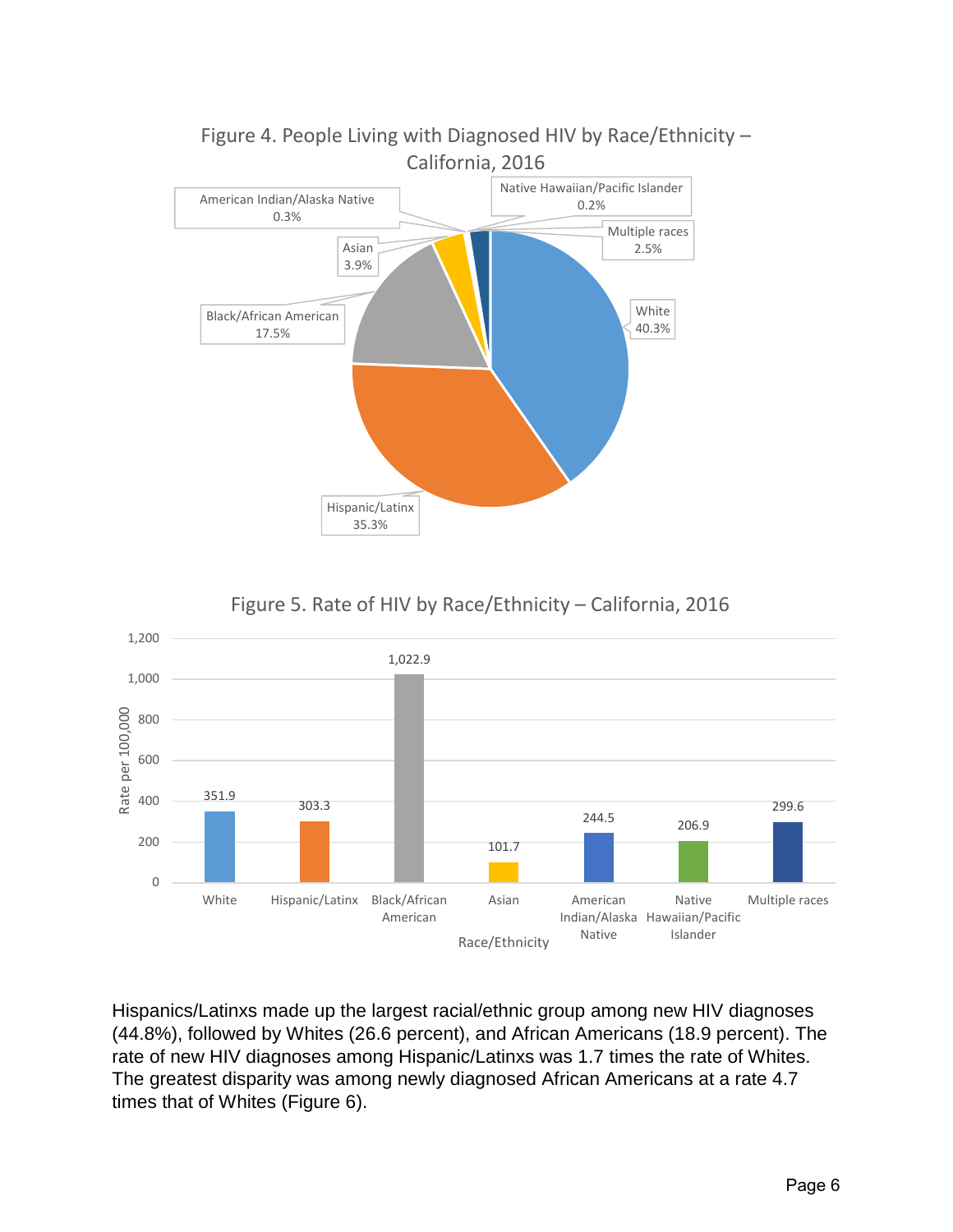

# Figure 6. Rate of Newly Diagnosed HIV by Race/Ethnicity – California, 2016

# The Continuum of HIV Care

The Continuum of HIV Care is a model that outlines the stages of HIV medical care for persons living with HIV, from initial diagnosis to viral suppression. The ultimate goal of HIV treatment is to achieve viral suppression, which means the amount of HIV in the blood is at a very low level or undetectable. Viral suppression is measured by laboratory data indicating an HIV viral load of ≤ 200 copies/ml. Sustained HIV viral suppression virtually eliminates HIV transmission to sexual partner(s), improves the health of people living with HIV, and is used as a marker for health care quality.

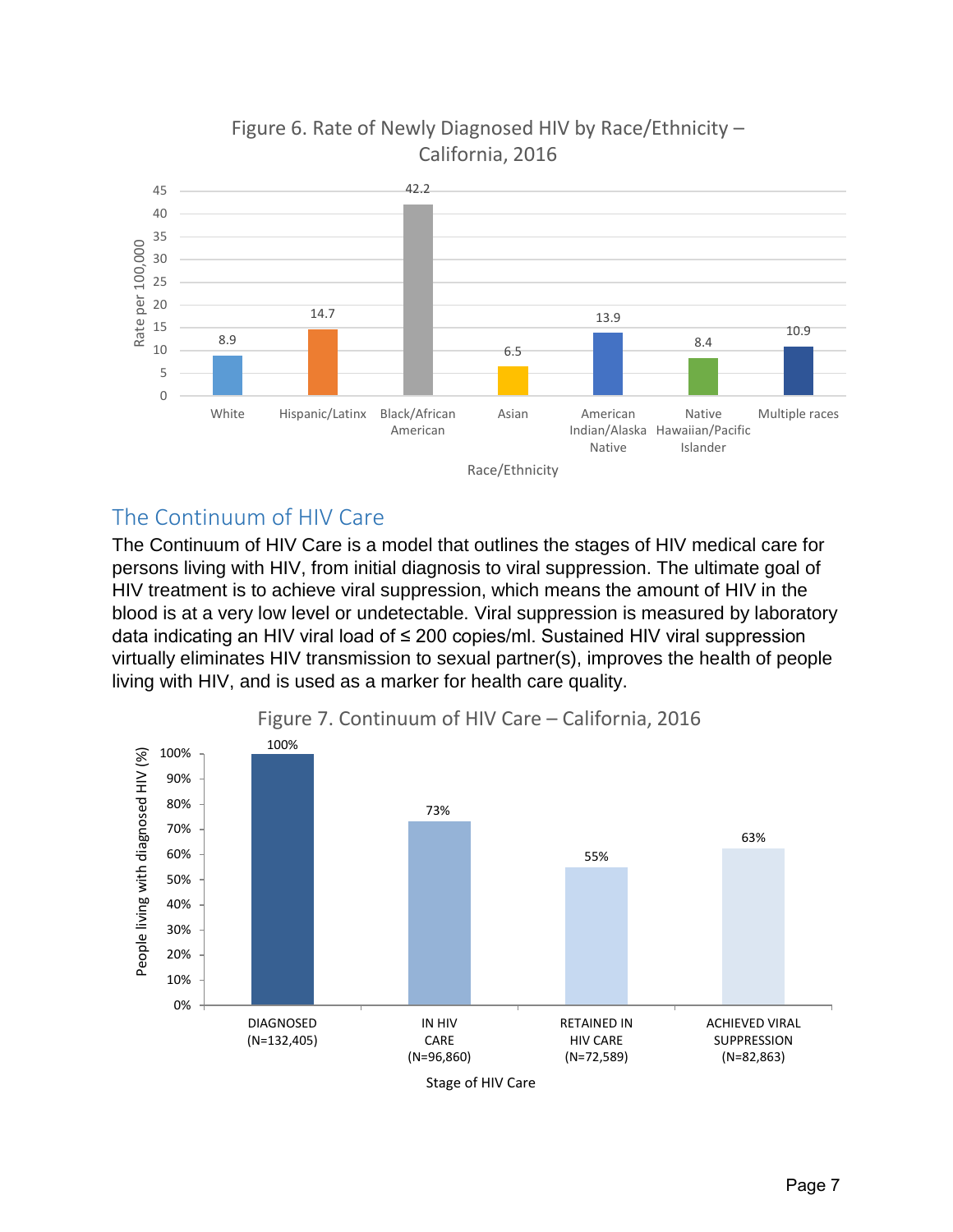Among the 132,405 PLWDH in California, 63 percent achieved viral suppression in 2016 (Figure 7). California's objective by 2021 is to increase viral suppression to 80 percent, which is why it is important to engage and retain people living with HIV at every stage of the HIV care continuum. Figure 8 shows notable disparities in viral suppression rates especially among American Indian/Alaska Natives, Black/African Americans, and Hispanic/Latinxs (53.3 percent, 55.6 percent, and 59.8 percent respectively).



Figure 8. Percent of Viral Suppression for PLWDH by Race/Ethnicity–

California's GTZ goal is to increase the percentage of people virally suppressed within six months of diagnosis to 75 percent by 2021. Among those newly diagnosed with HIV in 2016, American Indian/Alaska Natives, Black/African Americans, and Hispanic/Latinxs had the lowest viral suppression within 6 months of diagnosis at 43.5 percent, 50.4 percent, and 58.1 percent respectively (Figure 9). American Indian/Alaska Natives and Black/African Americans had the lowest viral suppression within 12 months of diagnosis at 52.2 percent and 61.5 percent respectively. Asians had the highest viral suppression at 79.1 percent followed by Native Hawaiian/Pacific Islanders and multiracial persons (72.7 percent in both).